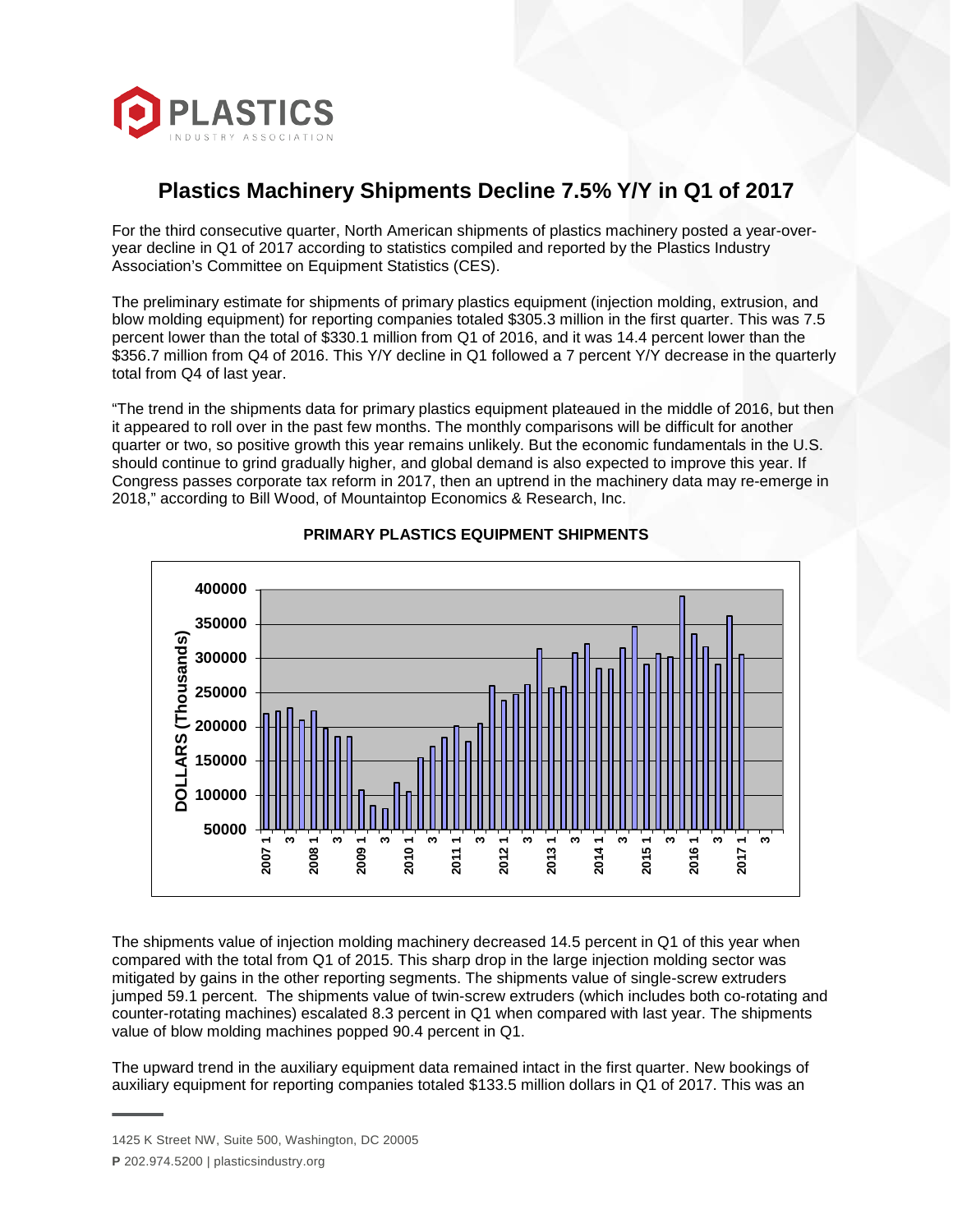increase of 11.3 percent over the total from Q1 of 2016, and it was also a gain of 5.5 percent when compared with the seasonally strong total from Q4 of last year.

The mixed results from the various segments in the CES machinery data in the first quarter were a bit weaker than the performance in the overall U.S. industrial machinery sector. According to data compiled by the Census Bureau, the total value for new orders of US industrial machinery escalated a moderate 4.7% percent in Q1 of 2017 when compared with the same period last year.

Another indicator of overall demand for industrial machinery is compiled and reported by the Bureau of Economic Analysis (BEA). According to the BEA, business investment in industrial equipment increased 6.0 percent (seasonally-adjusted, annualized rate) in Q1 of 2017 when compared with the previous year.

The CES also conducts a quarterly survey of plastics machinery suppliers that asks about expectations for the future. According to the Q1 survey, 87 percent of respondents expect market conditions to either hold steady or get better during the next year. This is down a bit from 91 percent in the previous quarter.

The outlook for global market conditions in the coming year was mostly steady in the first quarter. North America was still the region with the strongest expectations for improvement in the coming year. Mexico was expected to be steady-to-better. The outlook for Latin America was more optimistic, while the expectations for Europe and Asia were lower when compared with the previous quarter.

The respondents to the Q1 survey expect that packaging will be strongest end-market in the coming year. The expectations for automotive demand were steady. The appliances and construction sectors are bouncing off of recent lows. Expectations for demand from the industrial, medical, and electronics sectors slipped when compared with last quarter.



# # #

<sup>1425</sup> K Street NW, Suite 500, Washington, DC 20005

**P** 202.974.5200 | **F** 202.296.7005 | www.plasticsindustry.org